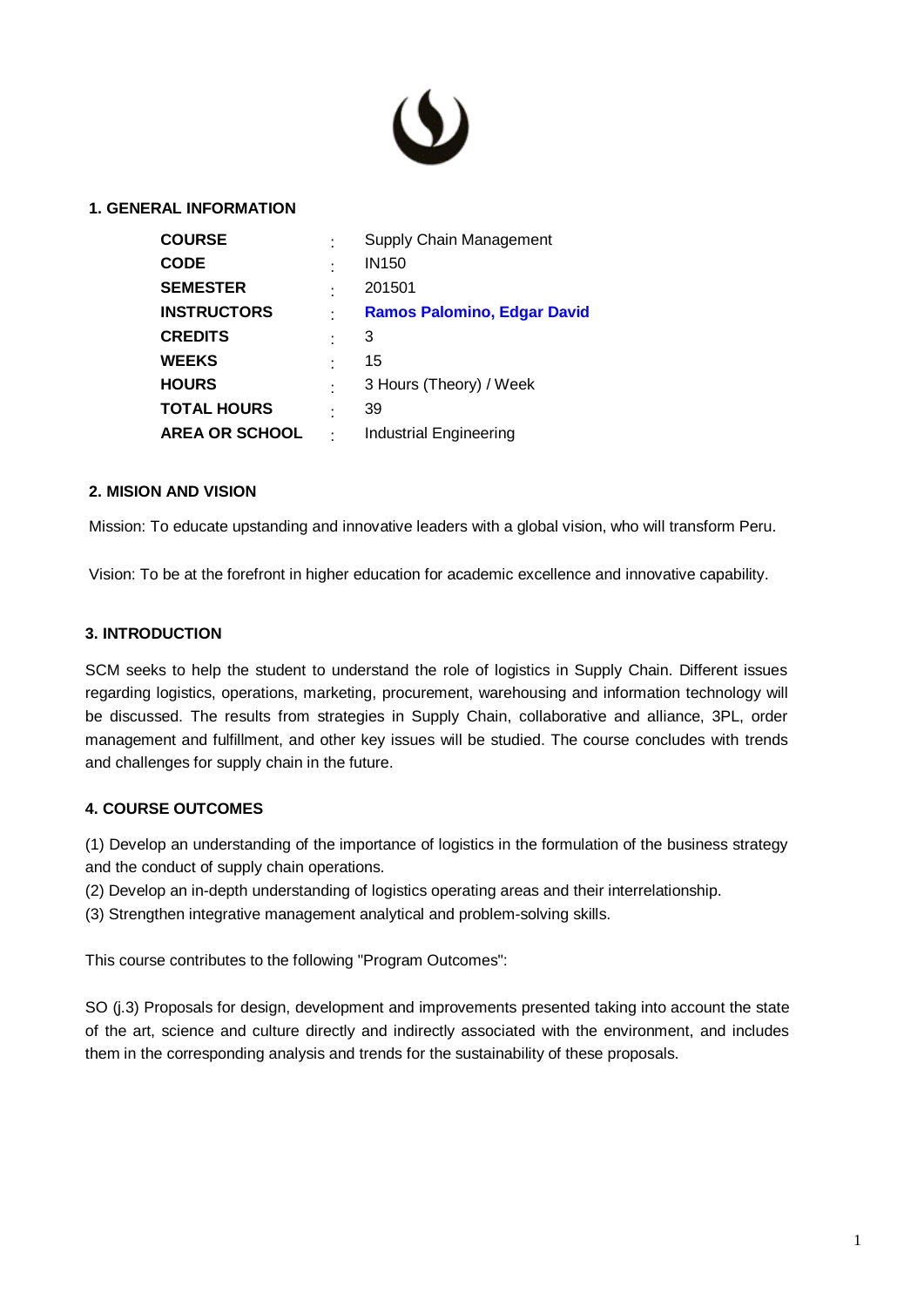## **5. LEARNING UNITS**

## **UNIT No.1: Introduction, Process and Results in SCM**

## **LEARNING OUTCOME:**

Define and establish the strategic importance of logistics to achieve business success by creating value through supply chains.

## **TOPICS LIST:**

- Introduction and concepts of SCM
- SCM overview

## **HOURS / WEEKS**

Weeks 1, 2

## **UNIT No.2: Process in Supply Chain**

## **LEARNING OUTCOME:**

Analyzing, comparing and interpreting the combination of customer accommodation, market distribution, procurement, and manufacturing represents the supply chain areas that are linked and supported by logistics and lean management.

## **TOPICS LIST:**

- CRM
- Market Distribution Strategy
- Procurement
- Manufacturing
- Logistics

# **HOURS / WEEKS**

Week 3, 4, 5, 6, 7

#### **UNIT No.3: Integrating the Supply Chain and Global Supply Chain**

## **LEARNING OUTCOME:**

Estimate and evaluate the concept of operational integration and global supply chain integration.

# **TOPICS LIST:**

- Integrated Operations Planning
- Global Supply Chains

## **HOURS / WEEKS**

Weeks 9, 10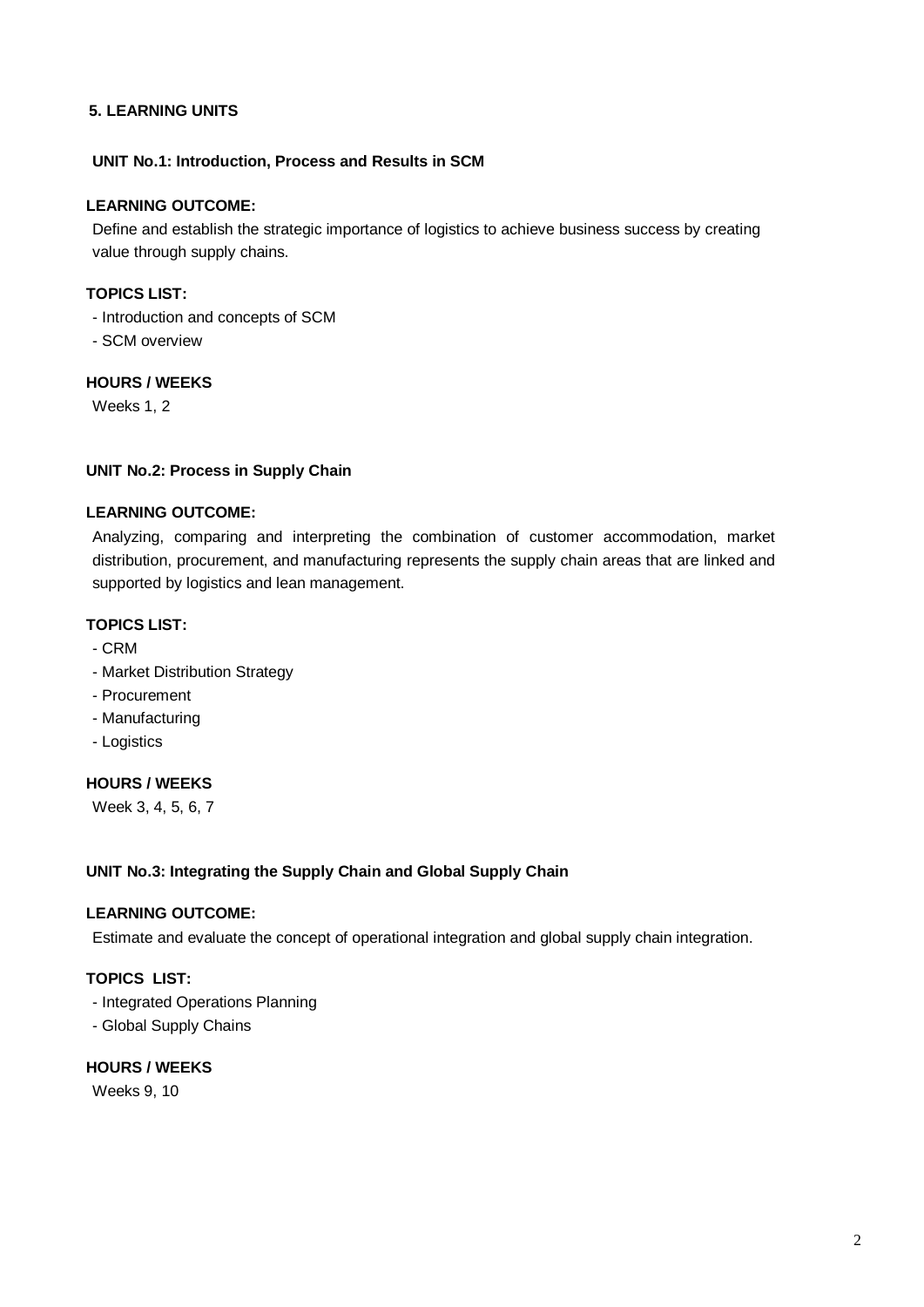## **UNIT No.4: Supply Chain Design and Collaboration**

## **LEARNING OUTCOME:**

Discuss models for integrative logistics and supply chain in a theoretical framework. Recognize how structure provides the basis for increasing the capacity of the supply chain.

## **TOPICS LIST:**

- Network Design

- Collaboration

## **HOURS / WEEKS**

Weeks 11, 12

#### **UNIT No.5: Strategies and Results in SCM**

## **LEARNING OUTCOME:**

Design and provide a practical approach to support the business' decision-making within the context of supply chain management and the real world.

## **TOPICS LIST:**

- Performance Measurement
- Risk and Sustainability
- Project Presentations

#### **HOURS / WEEKS**

Weeks 13, 14, 15

## **6. TEACHING METHODS**

The course takes place in a total of 14 sessions. Most classes will be devoted to lectures and discussions of concepts and applications of these concepts through in-class activities. Presentations in class are requested for cases, projects and other current trend research.

Each student is expected to read assigned materials prior to class and be prepared to participate in the discussion.

At the end of the class the student is expected to have gained a clearer understanding of how supply chain is organized, integrated and how it works.

The class will combine lectures and discussions focused on critical thinking regarding assigned topics. Advanced preparation will be essential for effective class participation and an active role is requested of students.

INDIVIDUAL EXERCISE: SC MAPPING AND QUIZZES (15%)

#### - INDIVIDUAL SUPPLY CHAIN MAPPING EXERCISE

Each student will prepare a supply chain map for a company and one (1) of its products or services. The choice of company and product is the student's responsibility. The map will illustrate the multiple tiers of appropriate suppliers and customers in the chosen company's supply chain. A write-up explaining the role of each of the relevant supply chain management processes discussed throughout this course will accompany the map. This exercise is designed to be an ongoing assignment; in other words, students will most likely be making additions and deletions to their map throughout the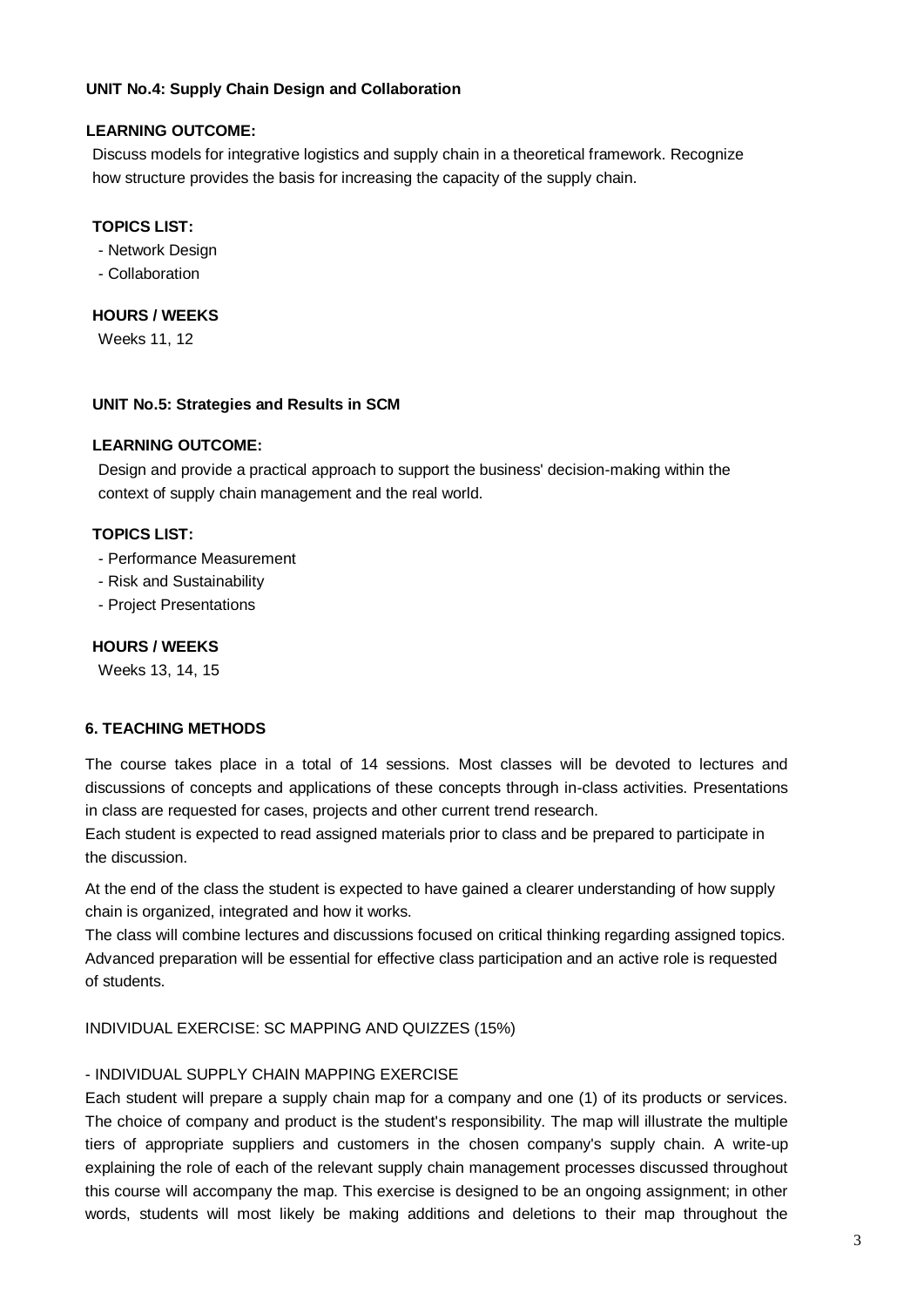semester. Maps may be turned in during the semester for instructor evaluation/feedback/suggestions (without any grade being given), prior to the due date.

## - QUIZZES

There are four quizzes planned for this course. The material for each quiz will cover any concepts from the textbook, articles, handouts, class lectures and discussions, exercises, and speakers.

Quizzes will be composed of short essay questions, fill-in-the-blank questions, and multiple choice questions. The quizzes will be in-class; there will be no make-up quizzes without a valid medical excuse, family emergency or pre-arranged instructor/student agreement.

A student's request for the instructor to review a quiz grade must be done within one (1) week of the date when the quiz is returned in class. I strongly suggest that you stay current with the assigned readings; it will make the quiz set-up/format a more enjoyable aspect of your life.

## - SIMULATIONS (10%)

Simulations of supply chain operations and logistics will be performed throughout the course. An important aspect of the simulation is the post-game analysis and discussion of what occurred during the simulation and its implications.

INDIVIDUAL CASES (15%)

## - GUIDELINES FOR CASE WRITE-UPS

1. The heart of your case write-up is the Executive Summary. This should be approximately two or three pages long (double spaced) and should clearly state your recommendations regarding the key issue(s) in the case and summarize the justification for your recommendations. Your goal here is to convey a manager, in brief form, what should be done and why.

2. You should include, as attachments to the Executive Summary, additional detail of your analysis that will support your recommendations. This may include charts, tables, or additional narrative to explain your analysis or to highlight the results of that analysis. Make references to the attachments, as appropriate, in the Executive Summary, so that the reader can find the detail behind your recommendations if he/she wishes.

3. Do not repeat basic information from the case; assume that the reader is a manager in the firm described in the case.

4. Format your write-up with Arial 11, 1.5 spacing and 2.5 cm margin. There is no need for a cover/binder.

# - GLOBAL CASE

Case report and presentation are due for specific cases identified in the syllabus in the class session for which they are assigned. I have scheduled one global case participation; details will be explained in class.

- FINAL PROJECT (20%):

- KEY DATES:

## PROPOSAL DUE: WEEK 2; FINAL DUE: LAST WEEK

The final project may be done in groups or individually (It would be best to use the same groups that you are using for class assignments. However this is not a requirement). All reports should be typed with a maximum of 15 pages (Arial 11 pt, 1.5 line-spacing).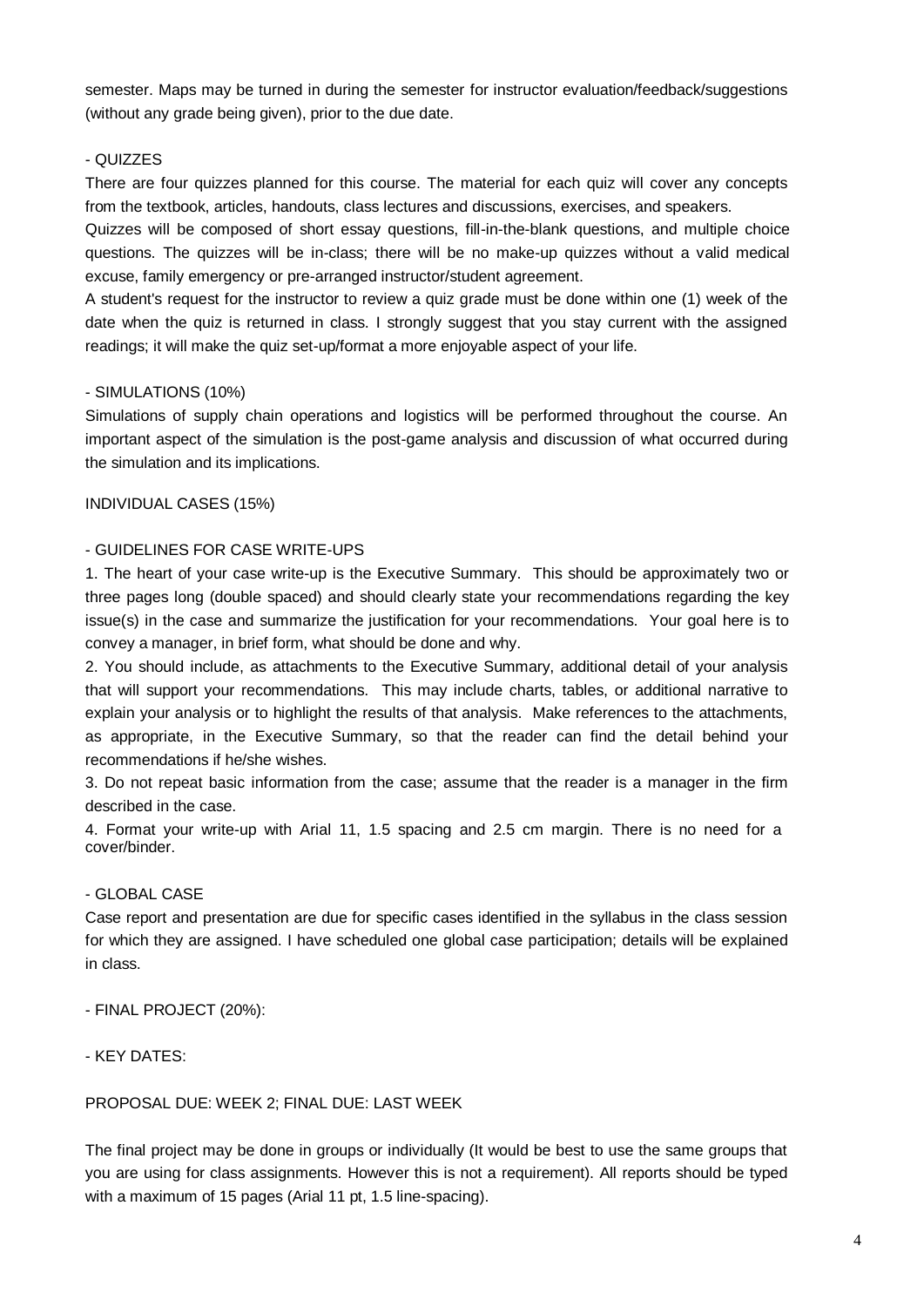Another important deadline is proposal due, when I expect a one page proposal from each group about their project. My objective at this stage is to make sure that you have decided by this stage on a specific project so that you can spend the remaining weeks working on it. My expected outline for the Final Projects is discussed below:

- Analyze an existing supply chain and suggest improvement.

The project report should not be a detailed description of everything you have done but a specific set of observations and recommendations. It should begin with an executive summary no longer than one page. All details are to be put in an appendix in the form of exhibits, tables, pictures, etc. The general guidelines for the project are as follows:

1.Executive summary

2.Define the process and the context (business unit) in which it operates.

3.A Supply Chain mapping for a product o service choice is requested.

4.What is the supply chain strategy and market of the business unit?

5.What does this imply in terms of the supply chain process you are studying?

What  $\frac{8\#8232}{2}$ ; must this process be able to do particularly well in terms of cost, time, quality, and flexibility? The headings mentioned here are broad. You are expected to identify specific dimensions along which the process is expected to do particularly well.

6.Describe the current process structure in terms of information, inventory, transportation, and location.

7.Discuss the process capabilities, given the current structure, in terms of the specific dimensions identified by you in 6.

8.Discuss existing problems and weaknesses in the current process. What additional capabilities does the process need to develop?

9.How should the process be restructured to develop these capabilities? Discuss why the changes suggested by you will have the desired effect along the key dimensions identified by you.

10.Discuss how the suggested changes should be implemented with a time line. Explain any resistance you may face in implementing the changes.

Please note that these are general guidelines. I am not looking for a project report with ten points in the sequence listed above. I have listed the points that I feel are important in most reports.

#### - IN-CLASS PARTICIPATION / CONTRIBUTION (5%)

In a typical class session, one or more students will be asked to begin the discussion of a selected topic. I expect you to be prepared before coming to class, especially on the dates we will have a case discussion. Criteria I will use to judge effective class participation include: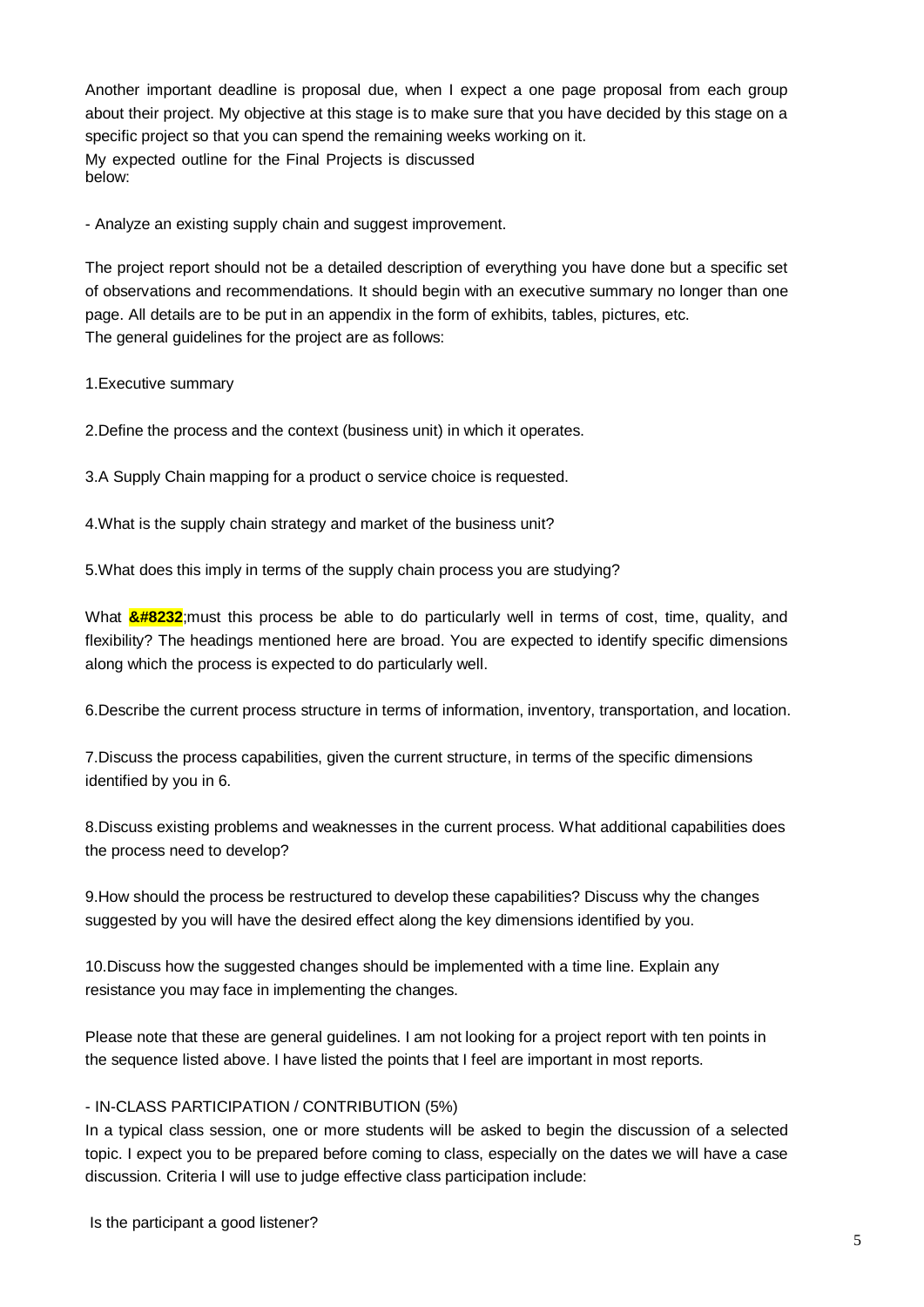Are points made relevant to the class discussion?

Are they linked to the comments of others?

Do the comments show clear evidence of appropriate and insightful analysis of the case data?

Is there a willingness to participate?

Is there a willingness to test new ideas, or all comments "safe"?

Do comments clarify and highlight important aspects of earlier comments and lead to a clearer statement of the concepts being covered?

#### **7. EVALUATION**

#### **FORMULA**

15% (TA1) + 10% (TA2) + 15% (TA3) + 15% (EA1) + 20% (TF1) + 5% (PA1) + 20% (EB1)

| <b>GRADE BREAKDOWN</b>         | <b>WEIGHT %</b> |
|--------------------------------|-----------------|
| TA - ACADEMIC ASSIGNMENTS      | 15              |
| TA - ACADEMIC ASSIGNMENTS      | 10              |
| <b>EA - MIDTERM EVALUATION</b> | 15              |
| TA - ACADEMIC ASSIGNMENTS      | 15              |
| <b>TF - FINAL ASSIGNMENT</b>   | 20              |
| <b>EB - FINAL EVALUATION</b>   | 20              |
| <b>PA - PARTICIPATION</b>      | 5               |

#### **8. SCHEDULE**

| <b>EVALUATION</b> | <b>DESCRIPTION</b>                   | <b>NUMBER</b><br><b>EVALUATION</b> | <b>DATE</b> | <b>COMMENTS</b>           | <b>MAKE-UP TEST</b> |
|-------------------|--------------------------------------|------------------------------------|-------------|---------------------------|---------------------|
| <b>TA</b>         | <b>ACADEMIC</b><br><b>ASSIGNMENT</b> |                                    | Week 3      |                           | <b>NO</b>           |
| <b>TA</b>         | <b>ACADEMIC</b><br><b>ASSIGNMENT</b> | $\overline{2}$                     | Week 6      |                           | <b>NO</b>           |
| EA                | <b>IMIDTERM</b><br>EVALUATION        |                                    | Week 8      |                           | <b>YES</b>          |
| <b>TA</b>         | <b>ACADEMIC</b><br><b>ASSIGNMENT</b> | 3                                  | Week<br>12  |                           | <b>NO</b>           |
| TF                | <b>FINAL ASSIGNMENT</b>              |                                    | Week<br>15  |                           | <b>NO</b>           |
| EB                | <b>FINAL EVALUATION</b>              | 1                                  | Week<br>16  |                           | <b>YES</b>          |
| <b>PA</b>         | <b>PARTICIPATION</b>                 |                                    | Weekly      | EVERY WEEK<br>Evaluations | <b>NO</b>           |

#### **9. COURSE BIBLIOGRAPHY**

#### **BASIC**

**[BOWERSOX, Donald J.](http://aleph.upc.edu.pe/F/-/?func=find-b&request=000054289&find_code=SYS&adjacent=N&local_base=UPC01)** (2013) Supply chain logistics management. New York :

McGraw-Hill. (658.7 BOWE 2013)

**[CHOPRA, SunilMeindl, Peter](http://aleph.upc.edu.pe/F/-/?func=find-b&request=000054951&find_code=SYS&adjacent=N&local_base=UPC01)** (2013) Supply chain management : strategy, planning, and operation. Boston : Pearson. (670.7 CHOP 2013)

**[COYLE, John J.](http://aleph.upc.edu.pe/F/-/?func=find-b&request=000058283&find_code=SYS&adjacent=N&local_base=UPC01)** (2013) Administración de la Cadena de Suministro una perspectiva logística. México, D.F. : Cengage Learning. (658.7 COYL)